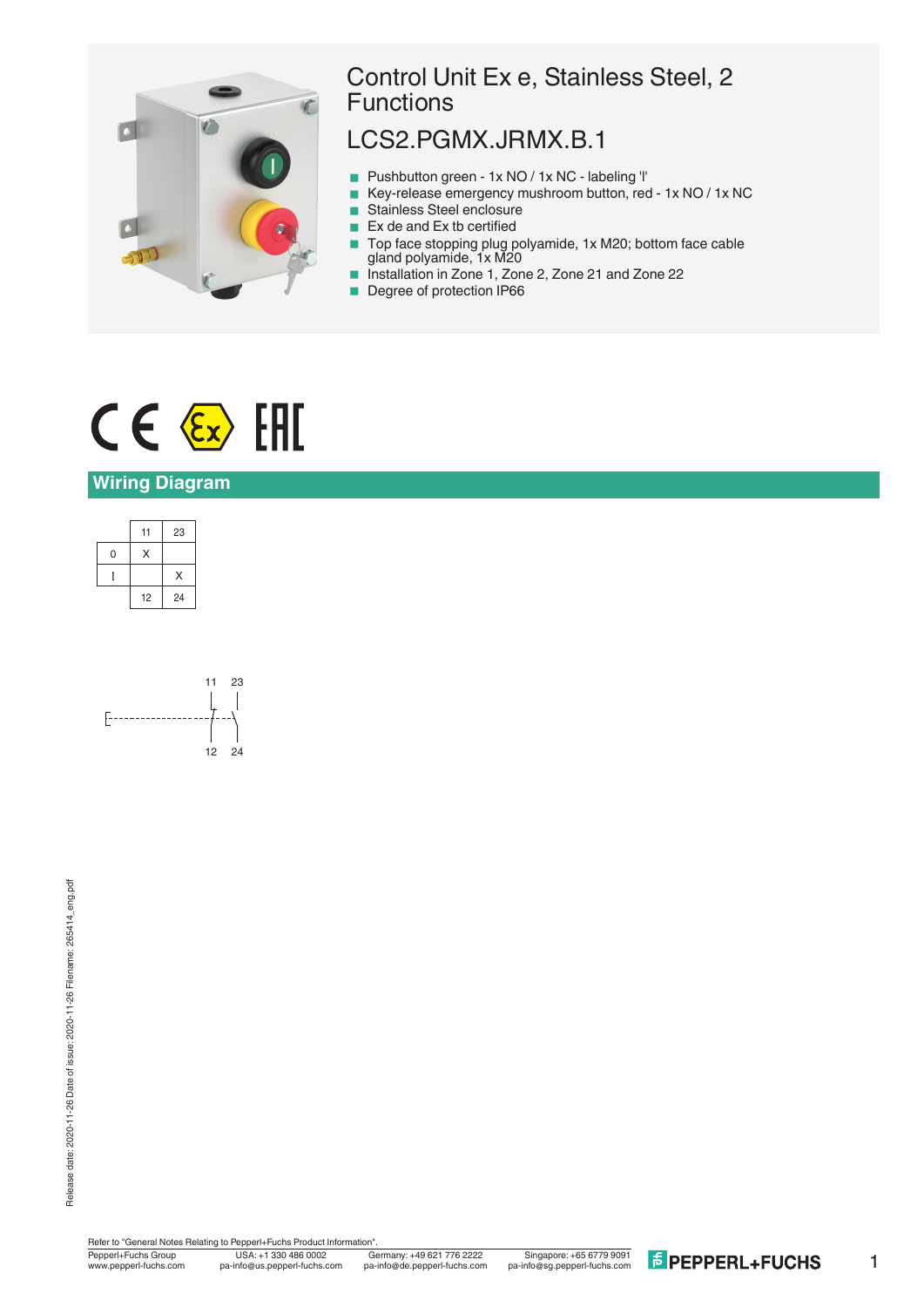#### **Dimensions**



Dimension values see data table.

Image and drawing are generic for this device type and may deviate from the specific variant.

| Legend         |                                                   |
|----------------|---------------------------------------------------|
| Α              | Height                                            |
| B              | Width                                             |
| C              | Depth                                             |
| C <sub>1</sub> | Depth with operating element                      |
| C <sub>2</sub> | Depth with screws                                 |
| G              | Mounting holes distance, vertical                 |
| H              | Mounting holes distance, horizontal               |
| J              | Mounting holes diameter                           |
| K              | Maximum external dimension with mounting brackets |
| [A]  [B]       | Cable entry faces                                 |

## **Technical Data**

Release date: 2020-11-26 Date of issue: 2020-11-26 Filename: 265414\_eng.pdf

Release date: 2020-11-26 Date of issue: 2020-11-26 Filename: 265414\_eng.pdf

#### **Electrical specifications**

| Operating voltage | 250 V max.            |
|-------------------|-----------------------|
| Operating current | 16 A max.             |
| Terminal capacity | $2.5$ mm <sup>2</sup> |
| Terminal torque   | $0.8$ Nm              |
| Function          | pushbutton            |
| Color             | green                 |
|                   |                       |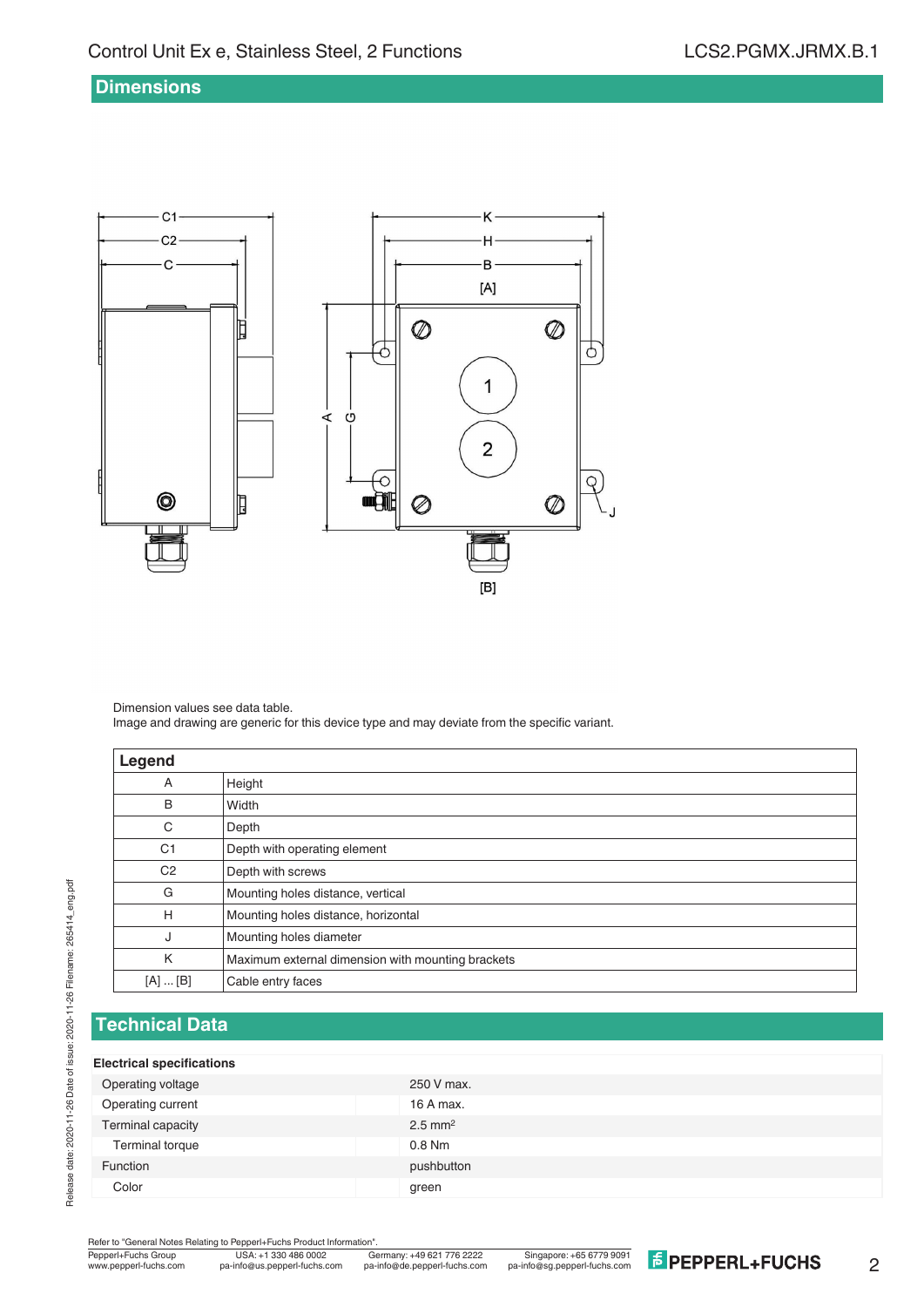| <b>Technical Data</b>                             |                                                                                                                  |  |  |  |
|---------------------------------------------------|------------------------------------------------------------------------------------------------------------------|--|--|--|
| Contact configuration                             | 1x NO / 1x NC<br>all NC contacts have a direct opening action for emergency stop functions                       |  |  |  |
| Usage category                                    | AC12 - 12  250 V AC - 16 A<br>AC15 - 12  250 V AC - 10 A<br>DC13 - 12  110 V DC - 1 A<br>DC13 - 12  24 V DC - 1A |  |  |  |
| Number of poles                                   | 2                                                                                                                |  |  |  |
| Operator action                                   | spring return                                                                                                    |  |  |  |
| Labeling                                          | $\mathsf{I}$                                                                                                     |  |  |  |
| Function 2                                        | mushroom button                                                                                                  |  |  |  |
| Color                                             | red                                                                                                              |  |  |  |
| Contact configuration                             | 1x NO / 1x NC<br>all NC contacts have a direct opening action for emergency stop functions                       |  |  |  |
| Usage category                                    | AC12 - 12  250 V AC - 16 A<br>AC15 - 12  250 V AC - 10 A<br>DC13 - 12  110 V DC - 1 A<br>DC13 - 12  24 V DC - 1A |  |  |  |
| Number of poles                                   | 2                                                                                                                |  |  |  |
| Operator action                                   | latching, key release                                                                                            |  |  |  |
| Lockable                                          | yes                                                                                                              |  |  |  |
| <b>Mechanical specifications</b>                  |                                                                                                                  |  |  |  |
| Enclosure range                                   | <b>LCS</b>                                                                                                       |  |  |  |
| Enclosure cover                                   | fully detachable                                                                                                 |  |  |  |
| Cover fixing                                      | stainless steel hexagonal head screws                                                                            |  |  |  |
| <b>Screws</b>                                     | M <sub>6</sub>                                                                                                   |  |  |  |
| Number                                            | 4                                                                                                                |  |  |  |
| Tightening torque                                 | 2 Nm                                                                                                             |  |  |  |
| Degree of protection                              | <b>IP66</b>                                                                                                      |  |  |  |
| Cable entry face A                                |                                                                                                                  |  |  |  |
| M20 quantity                                      | 1                                                                                                                |  |  |  |
| M <sub>20</sub> series                            | Stopping Plugs, Plastic                                                                                          |  |  |  |
| M20 type                                          | SP.PE.M20.*                                                                                                      |  |  |  |
| Cable entry face B                                |                                                                                                                  |  |  |  |
| M20 quantity                                      | 1                                                                                                                |  |  |  |
| M <sub>20</sub> series                            | Cable Glands, Plastic                                                                                            |  |  |  |
| M20 type                                          | CG.PEDS.M20.*                                                                                                    |  |  |  |
| M20 clamping range                                | 6  12 mm                                                                                                         |  |  |  |
| Defined entry area                                | face A and face B                                                                                                |  |  |  |
| Material                                          |                                                                                                                  |  |  |  |
| Enclosure                                         | 1.5 mm AISI 316L, (1.4404) stainless steel                                                                       |  |  |  |
| Finish                                            | electropolished                                                                                                  |  |  |  |
| Seal                                              | one piece closed cell silicone                                                                                   |  |  |  |
| Mass                                              | 1 kg                                                                                                             |  |  |  |
| <b>Dimensions</b>                                 |                                                                                                                  |  |  |  |
| Height (A)                                        | 142 mm                                                                                                           |  |  |  |
| Width (B)                                         | 116 mm                                                                                                           |  |  |  |
| Depth (C)                                         | 85.5 mm                                                                                                          |  |  |  |
| External dimension with operating element<br>(C1) | 126 mm                                                                                                           |  |  |  |
| External dimension with screws (C2)               | 92.2 mm                                                                                                          |  |  |  |
| Mounting holes distance (G)                       | 81 mm                                                                                                            |  |  |  |
| Mounting holes distance (H)                       | 130 mm                                                                                                           |  |  |  |
| Mounting holes diameter (J)                       | 6.1 mm                                                                                                           |  |  |  |
| Maximum external dimension (K)                    | 145 mm                                                                                                           |  |  |  |
| Tightening torque                                 |                                                                                                                  |  |  |  |
| Nut torque at enclosure (SW1)                     | see datasheets of cable glands                                                                                   |  |  |  |

Release date: 2020-11-26 Date of issue: 2020-11-26 Filename: 265414\_eng.pdf Release date: 2020-11-26 Date of issue: 2020-11-26 Filename: 265414\_eng.pdf

Refer to "General Notes Relating to Pepperl+Fuchs Product Information".